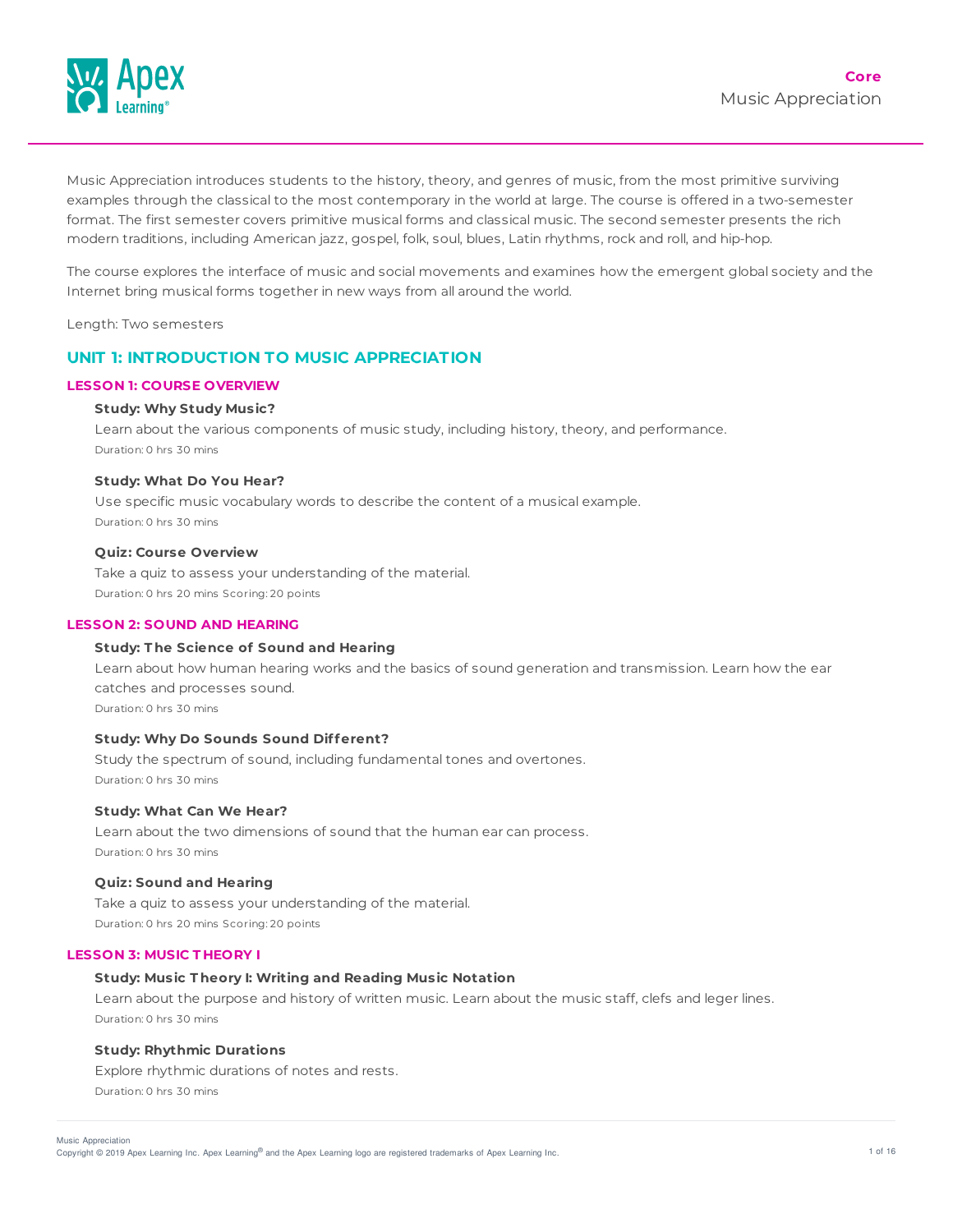## **Study: Measures and T ime Signatures**

Learn about measures and time signatures. Duration: 0 hrs 30 mins

### **Quiz: Music T heory I**

Take a quiz to assess your understanding of the material. Duration: 0 hrs 20 mins Scoring: 20 points

### **LESSON 4: UNIT WRAP-UP**

## **Review: Introduction to Music Appreciation**

Prepare for the unit test by reviewing key concepts and skills. Duration: 1 hr

## **T est (CS): Introduction to Music Appreciation**

Take a computer-scored test to assess what you have learned in this unit. Duration: 0 hrs 45 mins Scoring: 30 points

#### **T est (T S): Introduction to Music Appreciation**

Take a teacher-scored test to assess what you have learned in this unit. Duration: 0 hrs 45 mins Scoring: 25 points

# **UNIT 2: MUSIC OF THE PRIMITIVE AND ANCIENT WORLD**

### **LESSON 1: MUSIC OF T HE PRIMIT IVE WORLD**

# **Study: Music Artifacts and Archaeology**

Discover what music historians look for in order to understand how the most primitive people incorporated music into their lives.

Duration: 0 hrs 30 mins

## **Study: T he Role of Music in Primitive Societies**

Learn about the history and culture that surrounded the creation and performance of music in the primitive world. Duration: 0 hrs 30 mins

## **Study: Classifying Musical Instruments**

Compare the earliest musical instruments to those used today. Learn to classify different instruments. Duration: 0 hrs 30 mins

## **Quiz: Music of the Primitive World**

Take a quiz to assess your understanding of the material. Duration: 0 hrs 20 mins Scoring: 20 points

## **LESSON 2: ANCIENT GREEK MUSIC**

#### **Study: A Philosophy of Music**

Learn about how ancient Greek philosophers addressed the role of music in civilized societies. Duration: 0 hrs 30 mins

## **Study: T he Relationship of Music to History and Culture**

Learn about the history and culture that surrounded the creation and performance of music in the ancient Greek world. Duration: 0 hrs 30 mins

#### **Study: Ancient Greek Instruments**

Learn about instruments created by the ancient Greeks, including the kithara and the aulos. Duration: 0 hrs 30 mins

## **Quiz: Ancient Greek Music**

Take a quiz to assess your understanding of the material. Duration: 0 hrs 20 mins Scoring: 20 points

### **LESSON 3: ANCIENT ROMAN MUSIC**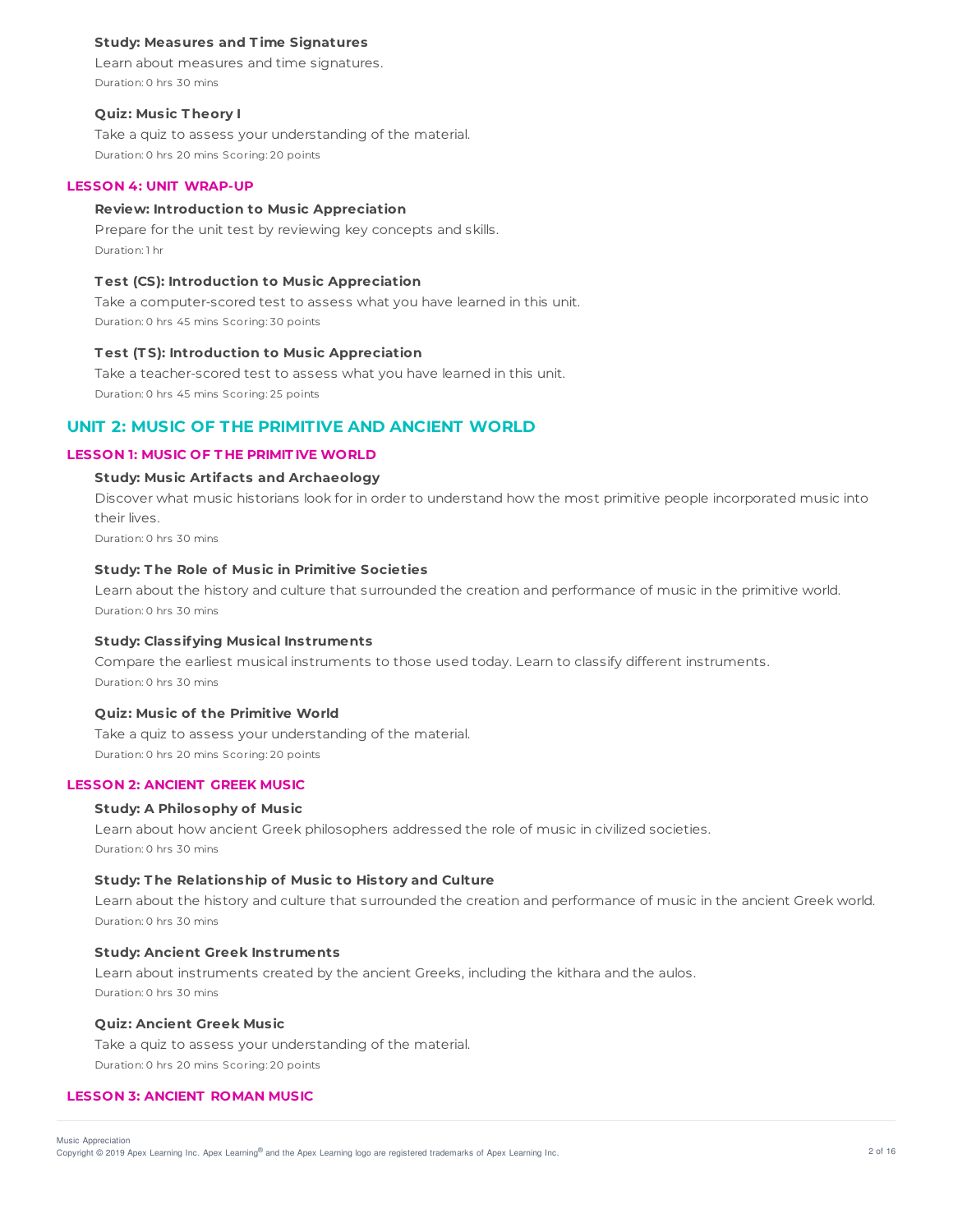## **Study: When in Rome . . .**

Study the rich timeline of Roman music to gain an understanding of the geography and chronology of events that affected the development of music and music-making in the ancient world. Duration: 0 hrs 30 mins

### **Study: T he Relationship of Music to History and Culture**

Learn about the history and culture that surrounded the creation and performance of music in the ancient Roman world. Duration: 0 hrs 30 mins

## **Study: Ancient Roman Instruments**

Discover how many ancient Roman musical instruments were derived from Greek instruments. Duration: 0 hrs 30 mins

### **Quiz: Ancient Roman Music**

Take a quiz to assess your understanding of the material. Duration: 0 hrs 20 mins Scoring: 20 points

### **LESSON 4: MUSIC T HEORY II**

#### **Study: Steps and Accidentals**

Learn about whole steps, half steps, and accidentals. Duration: 0 hrs 30 mins

## **Study: Major and Minor Scales**

Study the construction and purpose of major and minor scales. Duration: 0 hrs 30 mins

#### **Study: Key Signatures**

Learn about key signatures and how they are they derived from scales. Duration: 0 hrs 30 mins

### **Quiz: Music T heory II**

Take a quiz to assess your understanding of the material. Duration: 0 hrs 20 mins Scoring: 20 points

## **LESSON 5: MUSIC OF T HE PRIMIT IVE AND ANCIENT WORLD WRAP-UP**

## **Review: Music of the Primitive and Ancient World**

Prepare for the unit test by reviewing key concepts and skills. Duration: 1 hr

## **T est (CS): Music of the Primitive and Ancient World**

Take a computer-scored test to assess what you have learned in this unit. Duration: 0 hrs 45 mins Scoring: 30 points

### **T est (T S): Music of the Primitive and Ancient World**

Take a teacher-scored test to assess what you have learned in this unit. Duration: 0 hrs 45 mins Scoring: 25 points

# **UNIT 3: MUSIC OF THE MIDDLE AGES AND RENAISSANCE**

## **LESSON 1: MUSIC OF T HE MIDDLE AGES**

## **Study: Musical Knowledge and the Middle Ages**

Use specific music vocabulary words to describe the content of a musical example from the Middle Ages. Duration: 0 hrs 30 mins

## **Study: T imeline of Music in the Middle Ages**

Study the rich timeline of music from the Middle Ages to gain an understanding of the geography and chronology of events that affected the development of music and music-making during the period from 500 to 1400. Duration: 0 hrs 30 mins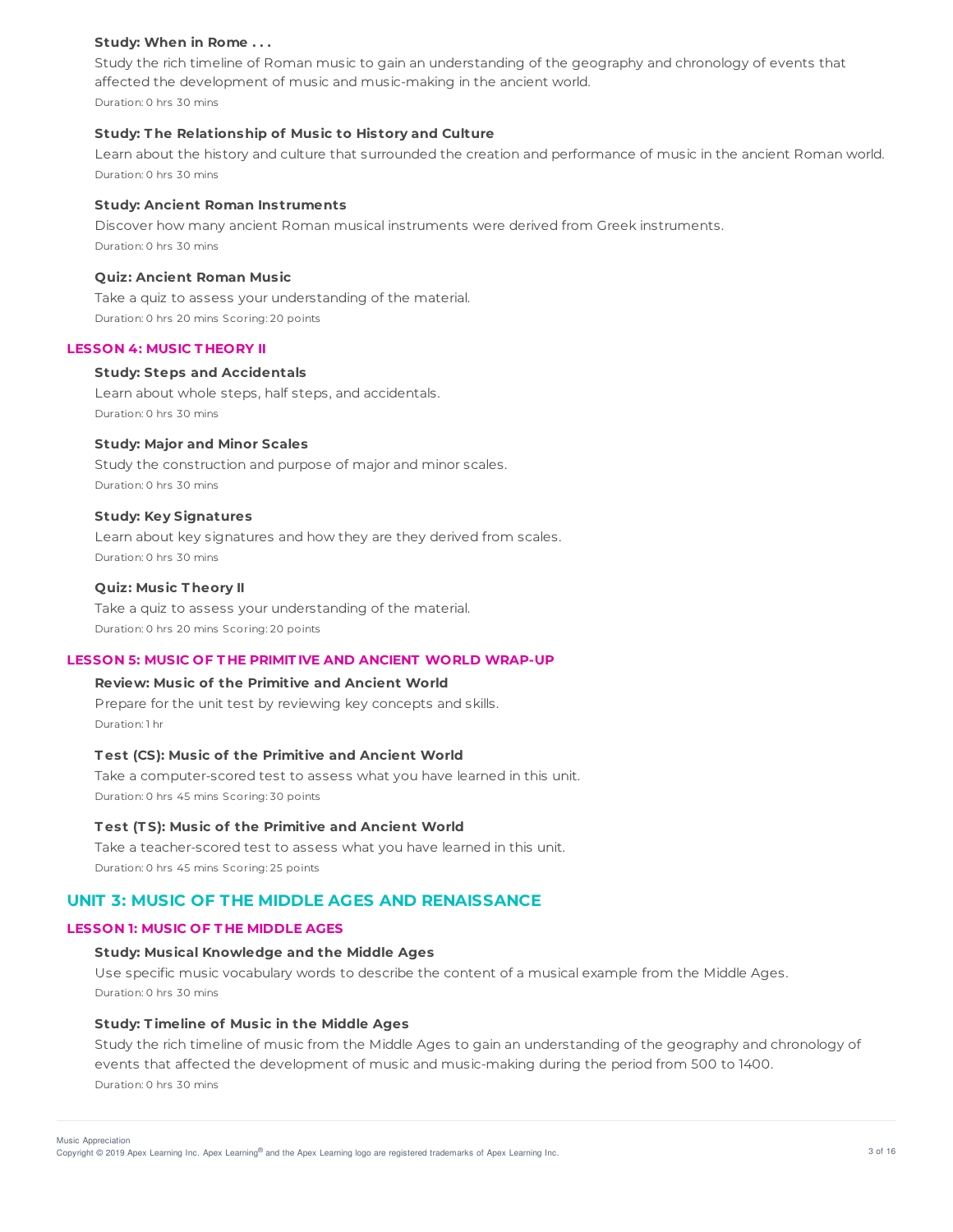## **Study: T he Relationship of Music to History and Culture**

Learn about the history and culture that surrounded the creation and performance of music in the Middle Ages. Duration: 0 hrs 30 mins

### **Quiz: Music f rom the Middle Ages**

Take a quiz to assess your understanding of the material. Duration: 0 hrs 20 mins Scoring: 20 points

### **LESSON 2: MUSIC OF T HE RENAISSANCE**

#### **Study: Apply Musical Knowledge to Music of the Renaissance**

Use specific music vocabulary words to describe the content of a musical example from the Renaissance. Duration: 0 hrs 30 mins

## **Study: T imeline of Music in the Renaissance**

Study the timeline of Renaissance music to gain an understanding of the geography and chronology of events that affected the development of music and music-making in the Western European world during the period from 1420 to 1600.

Duration: 0 hrs 30 mins

## **Study: T he Relationship of Music to History and Culture**

Learn about the history and culture that surrounded the creation and performance of music during the Renaissance. Duration: 0 hrs 30 mins

#### **Quiz: Music f rom the Renaissance**

Take a quiz to assess your understanding of the material. Duration: 0 hrs 20 mins Scoring: 20 points

#### **LESSON 3: EARLY NOT AT ION, PERFORMANCE, PRACT ICES, AND MUSICAL INST RUMENT S**

#### **Study: Early Notation**

Explore early music notation, which enabled musicians to share uniform sets of songs among themselves. Duration: 0 hrs 30 mins

## **Study: Responsorial, Antiphonal, and Direct Performance**

In the Middle Ages, three manners of performance emerged. Learn about them and about how vocal soloists and choirs used them in the musical selections contained in the mass. Duration: 0 hrs 30 mins

### **Study: Musical Instruments of the Middle Ages and Renaissance**

Discover the instruments used to play the music of this period. Duration: 0 hrs 30 mins

### **Quiz: Early Notation, Performance, Practices, and Musical Instruments**

Take a quiz to assess your understanding of the material. Duration: 0 hrs 20 mins Scoring: 20 points

#### **LESSON 4: MUSIC T HEORY III**

#### **Study: T empo in Music**

Learn about tempo in music. Understand how it can be used to classify songs and to determine the overall effect of a song. Consider how you might make use of this element in your own music writing. Duration: 0 hrs 30 mins

#### **Study: Dynamics**

Learn how to notate and use a variety of dynamic (volume) levels in music. Consider how you might make use of this element in your own music writing.

Duration: 0 hrs 30 mins

#### **Study: Form**

Learn about form, an important organizational element in music. Consider how you might make use of forms in your

Copyright © 2019 Apex Learning Inc. Apex Learning® and the Apex Learning logo are registered trademarks of Apex Learning Inc. 4 of 16 Music Appreciation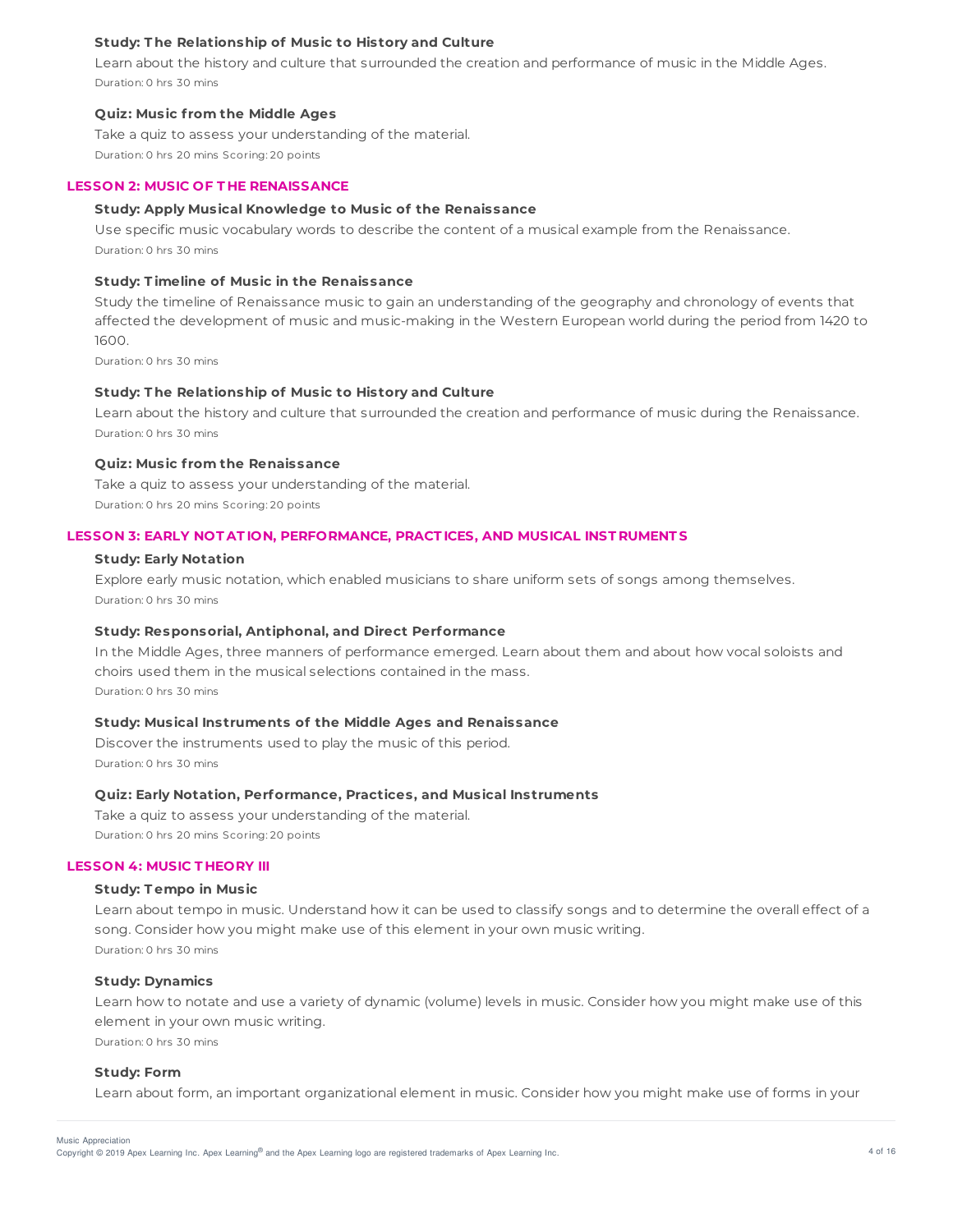own music writing. Duration: 0 hrs 30 mins

#### **Quiz: Music T heory III**

Take a quiz to assess your understanding of the material. Duration: 0 hrs 20 mins Scoring: 20 points

## **LESSON 5: MUSIC OF T HE MIDDLE AGES AND RENAISSANCE WRAP-UP**

#### **Review: Music of the Middle Ages and Renaissance**

Prepare for the unit test by reviewing key concepts and skills. Duration: 1 hr

## **T est (CS): Music of the Middle Ages and Renaissance**

Take a computer-scored test to assess what you have learned in this unit. Duration: 0 hrs 45 mins Scoring: 30 points

### **T est (T S): Music of the Middle Ages and Renaissance**

Take a teacher-scored test to assess what you have learned in this unit. Duration: 0 hrs 45 mins Scoring: 25 points

## **UNIT 4: BAROQUE AND CLASSICAL MUSIC**

## **LESSON 1: MUSIC OF T HE BAROQUE PERIOD**

### **Study: Listening to Baroque Music**

Use specific music vocabulary words to describe the content of a musical example from the Baroque period. Duration: 0 hrs 30 mins

## **Study: Baroque Music T imeline**

Study the rich timeline of Baroque music to gain an understanding of the geography and chronology of events that affected the development of music and music-making during the period from 1600 to 1750. Duration: 0 hrs 30 mins

## **Study: T he Relationship of Music to History and Culture**

Learn about the history and culture that surrounded the creation and performance of Baroque music. Duration: 0 hrs 30 mins

### **Quiz: Music f rom the Baroque Period**

Take a quiz to assess your understanding of the material. Duration: 0 hrs 20 mins Scoring: 20 points

#### **LESSON 2: OPERA**

### **Study: Listening to Opera Music**

Use specific music vocabulary words to describe the content of an operatic musical example. Duration: 0 hrs 30 mins

#### **Study: Opera T imeline**

Study the rich timeline of opera to gain an understanding of the geography and chronology of events that affected its development.

Duration: 0 hrs 30 mins

## **Study: T he Relationship of Opera to History and Culture**

Learn about the history and culture that surrounded the creation and performance of opera music. Duration: 0 hrs 30 mins

## **Quiz: Opera**

Take a quiz to assess your understanding of the material. Duration: 0 hrs 20 mins Scoring: 20 points

## **LESSON 3: MUSIC OF T HE CLASSICAL PERIOD**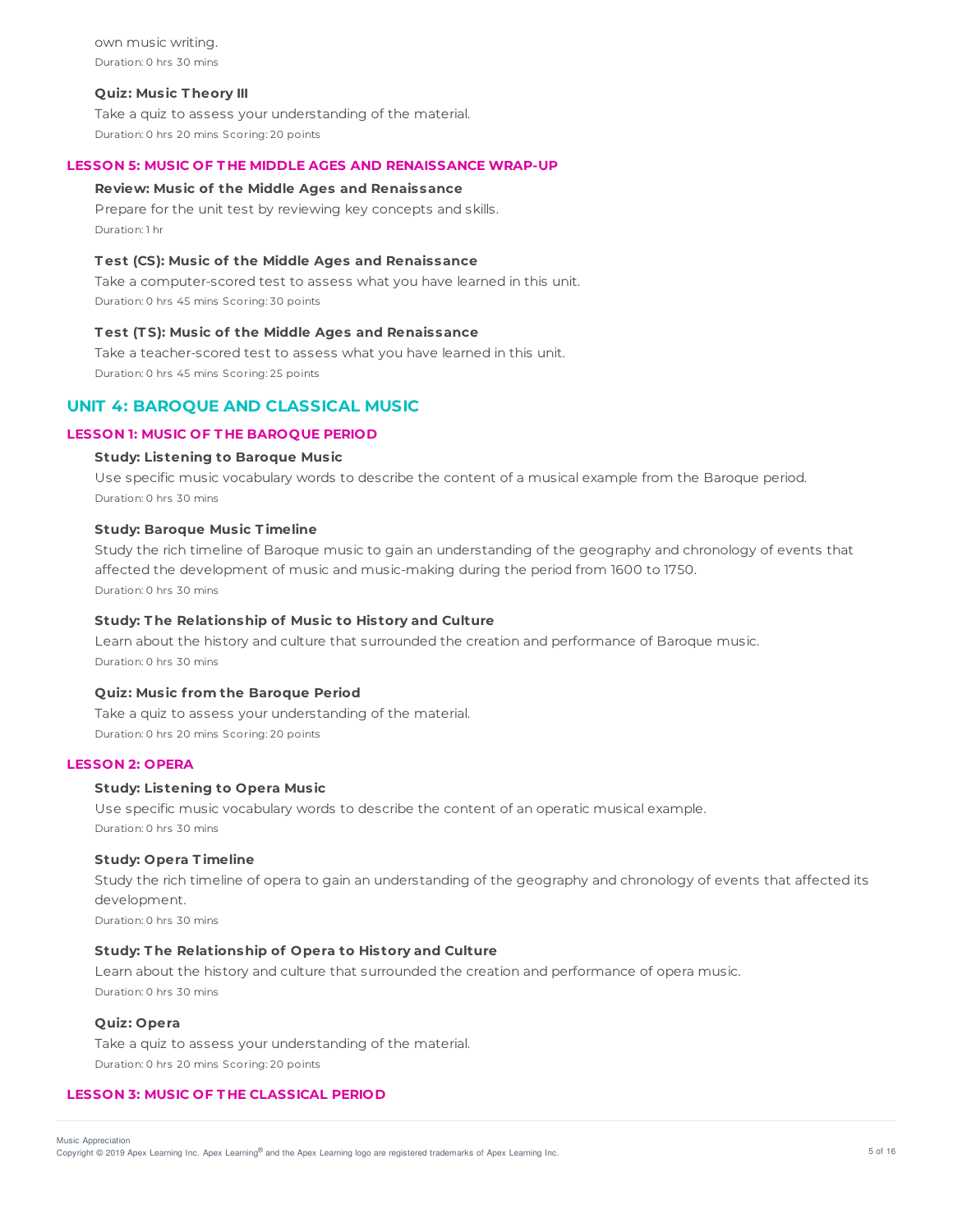## **Study: Listening to Classical Music**

Use specific music vocabulary words to describe the content of a musical example from the classical period. Duration: 0 hrs 30 mins

### **Study: Classical Music T imeline**

Study the rich timeline of classical music to gain an understanding of the geography and chronology of events that affected the development of music and music-making during the period from 1750 to 1820. Duration: 0 hrs 30 mins

## **Study: T he Relationship of Music to History and Culture**

Learn about the history and culture that surrounded the creation and performance of classical music. Duration: 0 hrs 30 mins

# **Quiz: Music f rom the Classical Period**

Take a quiz to assess your understanding of the material. Duration: 0 hrs 20 mins Scoring: 20 points

### **LESSON 4: IMPORT ANT PEOPLE IN MUSIC**

#### **Study: T he Life and Works of Johann Sebastian Bach**

Learn about this important Baroque composer and performer. Duration: 0 hrs 30 mins

## **Study: T he Life and Works of Wolfgang Amadeus Mozart**

Learn about this important classical composer and performer. Duration: 0 hrs 30 mins

#### **Study: T he Life and Works of Ludwig van Beethoven**

Learn about Beethoven, arguably the most famous composer of the classical period. Duration: 0 hrs 30 mins

### **Quiz: Important People in Music**

Take a quiz to assess your understanding of the material. Duration: 0 hrs 20 mins Scoring: 20 points

### **LESSON 5: BAROQUE AND CLASSICAL MUSIC WRAP-UP**

## **Review: Music f rom the Baroque and Classical Periods**

Prepare for the unit test by reviewing key concepts and skills. Duration: 1 hr

## **T est (CS): Music f rom the Baroque and Classical Periods**

Take a computer-scored test to assess what you have learned in this unit. Duration: 0 hrs 45 mins Scoring: 30 points

#### **T est (T S): Music f rom the Baroque and Classical Periods**

Take a teacher-scored test to assess what you have learned in this unit. Duration: 0 hrs 45 mins Scoring: 25 points

# **UNIT 5: ROMANTIC AND 20TH-CENTURY MUSIC**

## **LESSON 1: MUSIC OF T HE ROMANT IC PERIOD**

#### **Study: Listening to Romantic Music**

Use specific music vocabulary words to describe the content of a musical example from the Romantic period. Duration: 0 hrs 30 mins

## **Study: Romantic Music T imeline**

Study the rich timeline of Romantic music to gain an understanding of the geography and chronology of events that affected the development of music and music-making during the period from 1820 to 1900. Duration: 0 hrs 30 mins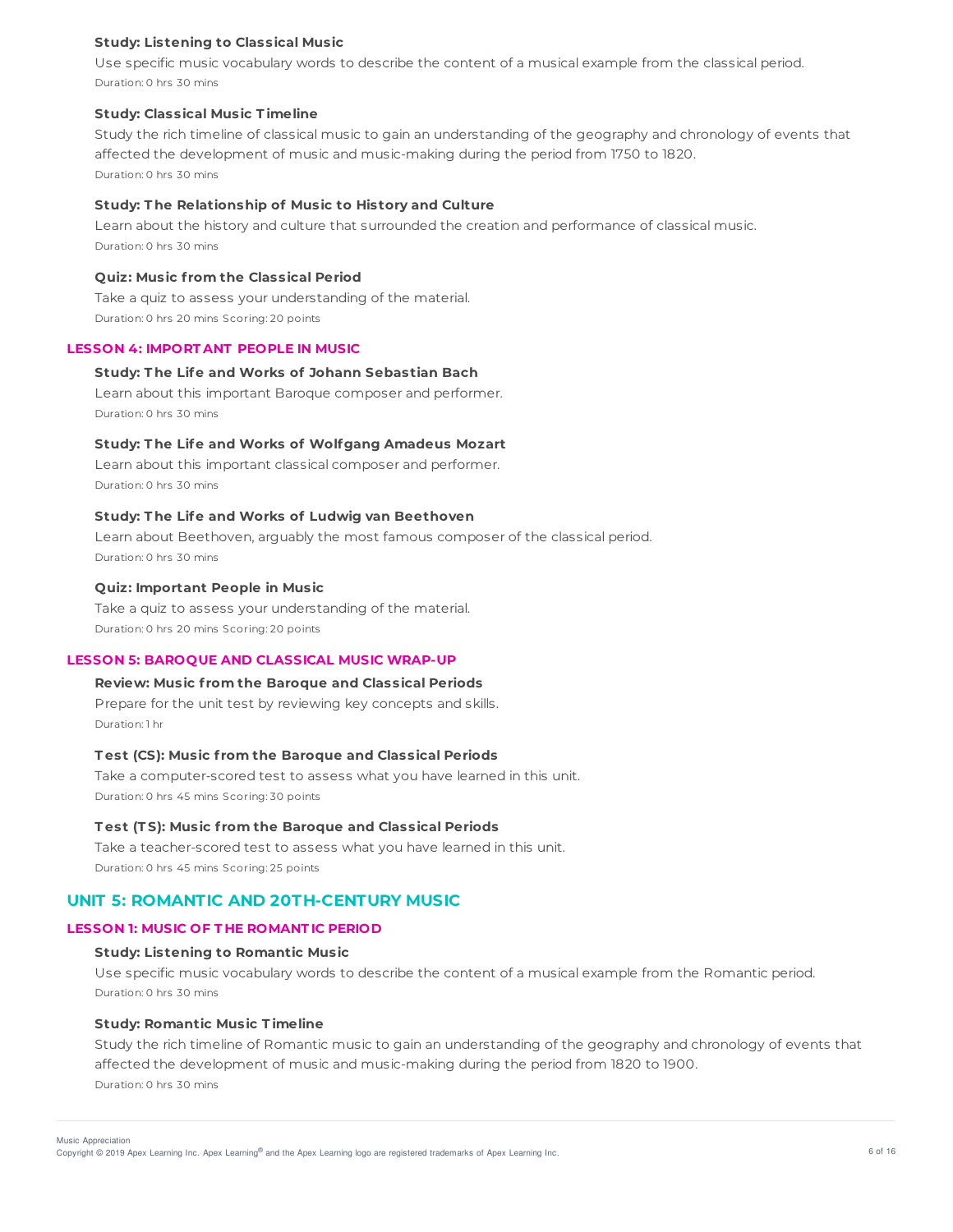## **Study: T he Relationship of Music to History and Culture**

Learn about the history and culture that surrounded the creation and performance of Romantic music. Duration: 0 hrs 30 mins

## **Quiz: Music f rom the Romantic Period**

Take a quiz to assess your understanding of the material. Duration: 0 hrs 20 mins Scoring: 20 points

### **LESSON 2: NAT IONALIST IC AND PAT RIOT IC MUSIC**

### **Study: Nationalism in Music**

Learn about the rise of nationalism in music. What musical elements were altered in response to the desire of composers to reflect national pride? Duration: 0 hrs 30 mins

**Study: American Patriotic Music**

Learn about the history and importance of some American patriotic songs. Duration: 0 hrs 30 mins

#### **Study: T he Evolution of the Modern Symphony Orchestra**

Orchestras existed as early as the 1600s. Learn about the instruments that made up this ensemble and how it evolved into today's modern orchestra. Duration: 0 hrs 30 mins

## **Quiz: Nationalistic and Patriotic Music**

Take a quiz to assess your understanding of the material. Duration: 0 hrs 20 mins Scoring: 20 points

#### **LESSON 3: 20T H-CENT URY MUSIC**

## **Study: Listening to Modern 20th-Century Music**

Use specific music vocabulary words to describe the content of a musical example from the 20th century. Explore a musical example from the 20th century.

Duration: 0 hrs 30 mins

## **Study: Modern 20th-Century Music T imeline**

Study the rich timeline of modern 20th-century music to gain an understanding of the geography and chronology of events that affected the development of music and music-making in the 20th century. Duration: 0 hrs 30 mins

## **Study: T he Relationship of Music to History and Culture**

Learn about the history and culture that surrounded the creation and performance of 20th-century music. Duration: 0 hrs 30 mins

### **Quiz: 20th-Century Music**

Take a quiz to assess your understanding of the material. Duration: 0 hrs 20 mins Scoring: 20 points

#### **LESSON 4: IMPORT ANT PEOPLE IN MUSIC**

## **Study: T he Life and Works of Richard Wagner**

Learn about this important Romantic composer. Duration: 0 hrs 30 mins

#### **Study: T he Life and Works of Igor Stravinsky**

Learn about this important 20th-century composer. Duration: 0 hrs 30 mins

#### **Study: Introduction to Conductors in Music**

Learn about why and how conductors became more common during the 19th century. Duration: 0 hrs 30 mins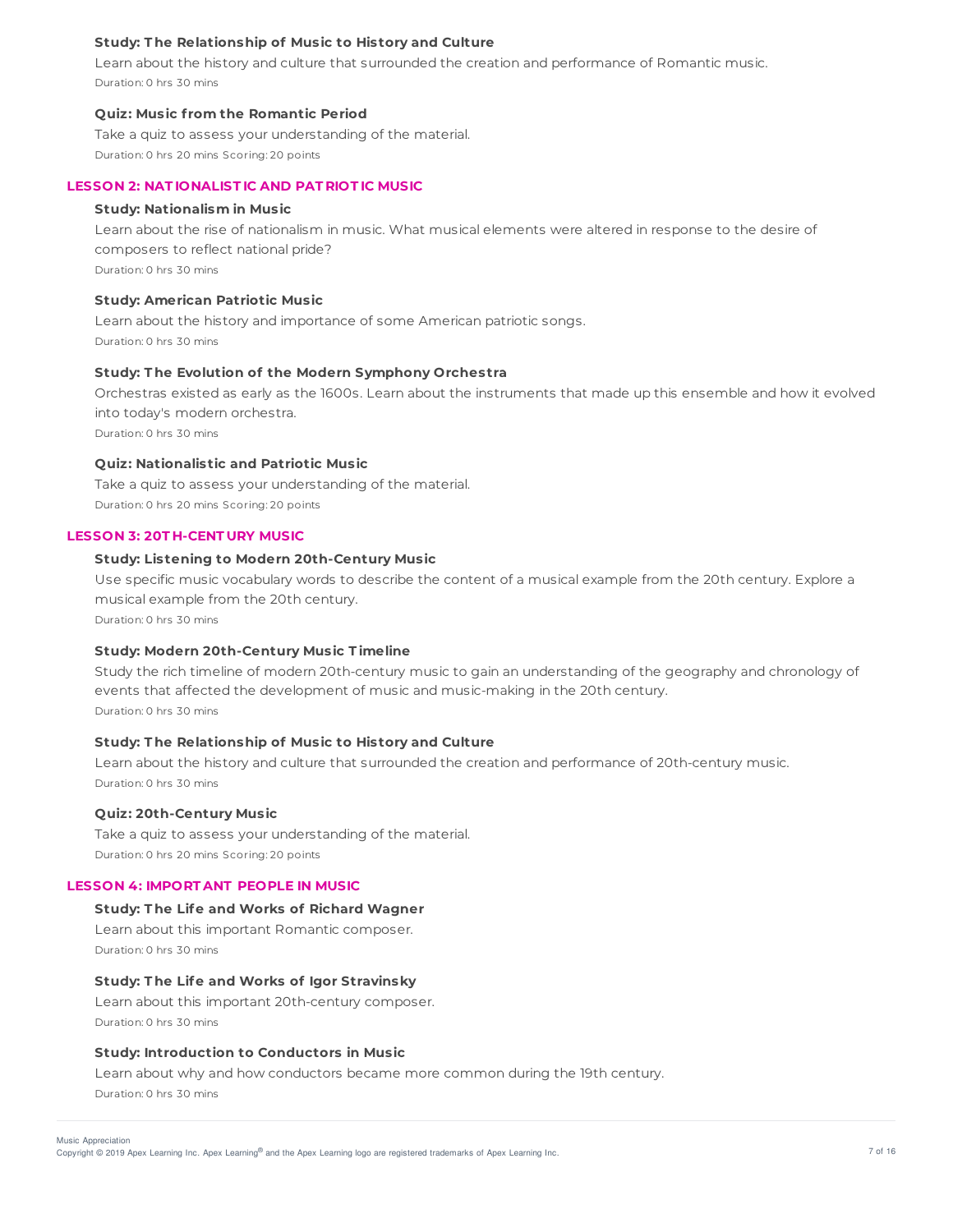## **Quiz: Important People in Music**

Take a quiz to assess your understanding of the material. Duration: 0 hrs 20 mins Scoring: 20 points

# **LESSON 5: ROMANT IC AND 20T H-CENT URY MUSIC WRAP-UP**

# **Review: Romantic and 20th-Century Music**

Prepare for the unit test by reviewing key concepts and skills. Duration: 1 hr

### **T est (CS): Romantic and 20th-Century Music**

Take a computer-scored test to assess what you have learned in this unit. Duration: 0 hrs 45 mins Scoring: 30 points

## **T est (T S): Romantic and 20th-Century Music**

Take a teacher-scored test to assess what you have learned in this unit. Duration: 0 hrs 45 mins Scoring: 25 points

## **UNIT 6: SEMESTER WRAP-UP**

#### **LESSON 1: SEMEST ER WRAP-UP**

#### **Review: Semester Review**

Prepare for the semester exam by reviewing key concepts covered in this semester. Duration: 2 hrs

## **Final Exam: Semester Exam**

Take an exam to demonstrate your mastery of concepts and skills covered in this semester. Duration: 1 hr 15 mins Scoring: 125 points

# **UNIT 7: JAZZ MUSIC**

## **LESSON 1: JAZZ UP T O COOL: 1860 – 1950**

#### **Study: Jazz up to Cool: 1860 – 1950**

ListListListen to some examples from early jazz music and learn some new vocabulary words. Duration: 0 hrs 30 mins

## **Study: Early Jazz T imeline**

Study the rich timeline of early jazz music to gain an understanding of the people and events that shaped the development of music and music-making up to 1950. Duration: 0 hrs 30 mins

## **Study: Relationship of Early Jazz to History and Culture**

Learn about the history and culture that surrounded the creation and performance of early jazz music. Duration: 0 hrs 30 mins

## **Quiz: Jazz up to Cool: 1860 – 1950**

Take a quiz to assess your understanding of the material. Duration: 0 hrs 20 mins Scoring: 20 points

## **LESSON 2: JAZZ FROM COOL: 1950 – PRESENT**

## **Study: Listening to Modern Jazz**

Listen to examples of modern jazz music. Duration: 0 hrs 30 mins

## **Study: T imeline of Modern Jazz Music**

Study the rich timeline of modern jazz music to gain an understanding of the people and events that shaped jazz music after 1950.

Duration: 0 hrs 30 mins

#### **Study: T he Relationship of Modern Jazz to History and Culture**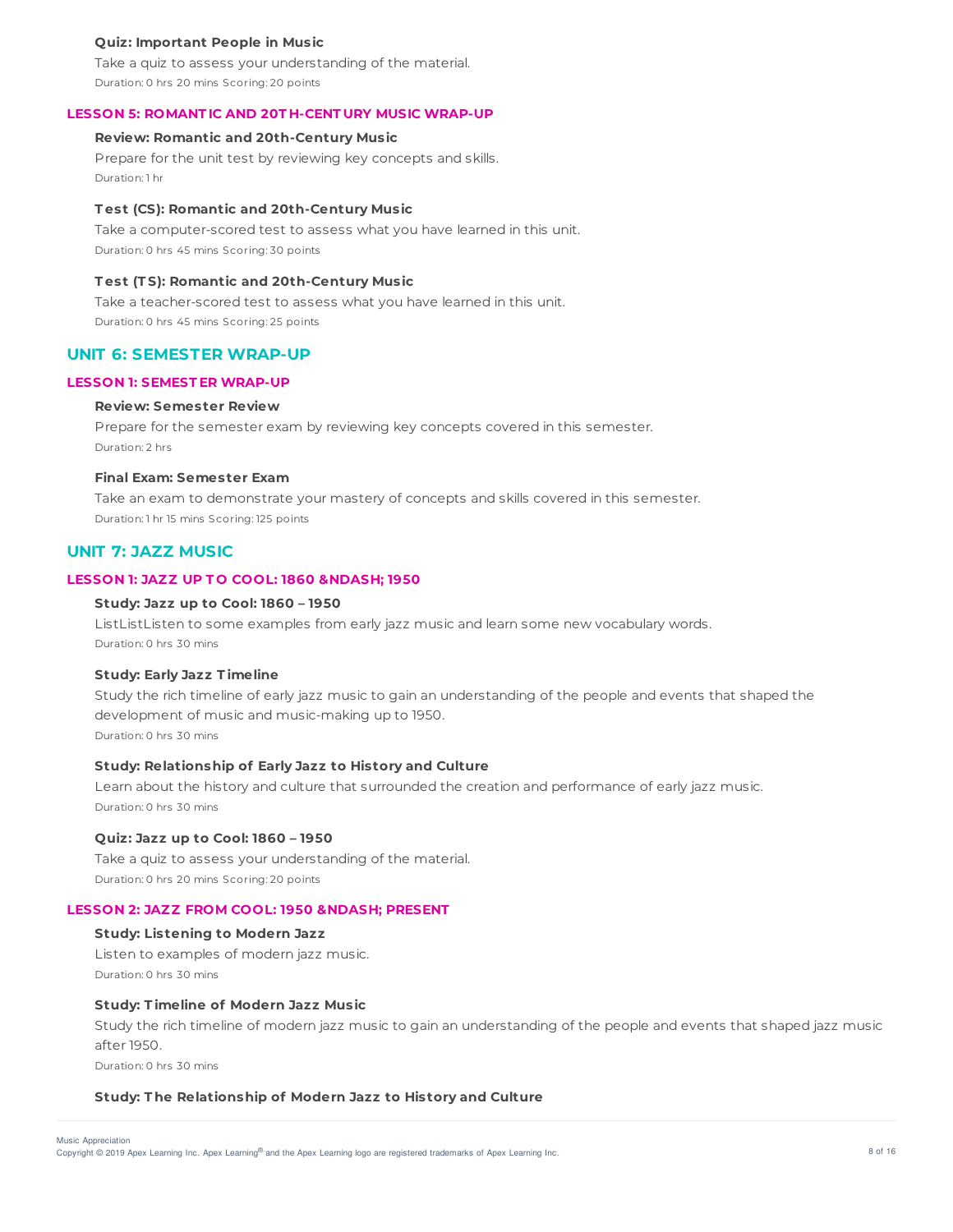Learn about the history and culture that surrounded the creation and performance of modern jazz music. Duration: 0 hrs 30 mins

## **Quiz: Jazz f rom Cool: 1950 – Present**

Take a quiz to assess your understanding of the material. Duration: 0 hrs 20 mins Scoring: 20 points

### **LESSON 3: IMPROVISAT ION**

## **Study: T he Rhythm Section**

Learn about the role of a jazz band's rhythm section, the group of instruments that maintains time and provides an underlying rhythmic pattern. Duration: 0 hrs 30 mins

## **Study: Real-T ime Creativity**

Learn about improvisation as it relates to jazz musicians' ability to improvise melodies over a given harmonic progression. Duration: 0 hrs 30 mins

#### **Study: Vocal Improvisation**

Look at the role of improvisation in singing. Learn about techniques like scat, the use of syllables to create a melodic solo. Duration: 0 hrs 30 mins

## **Quiz: Improvisation**

Take a quiz to assess your understanding of the material. Duration: 0 hrs 20 mins Scoring: 20 points

#### **LESSON 4: MUSICAL T HEAT ER, FILM, AND T ELEVISION**

### **Study: T in Pan Alley**

Tin Pan Alley is associated with the early days of music publishing. Learn how music was created and distributed then. Duration: 0 hrs 30 mins

## **Study: Broadway**

Broadway is a famous street in New York on which many musical theaters are located. Discover shows that have been performed there over the years.

Duration: 0 hrs 30 mins

### **Study: Music for Film and T elevision**

Film and television have provided vehicles for the creation of some of the most famous music in America. Learn about the styles and history of music for film and television. Duration: 0 hrs 30 mins

## **Quiz: Musical T heater, Film, and T elevision**

Take a quiz to assess your understanding of the material. Duration: 0 hrs 20 mins Scoring: 20 points

#### **LESSON 5: JAZZ MUSIC WRAP-UP**

## **Review: Jazz Music**

Prepare for the unit test by reviewing key concepts and skills. Duration: 1 hr

## **T est (CS): Jazz Music**

Take a computer-scored test to assess what you have learned in this unit. Duration: 0 hrs 45 mins Scoring: 30 points

## **T est (T S): Jazz Music**

Take a teacher-scored test to assess what you have learned in this unit. Duration: 0 hrs 45 mins Scoring: 25 points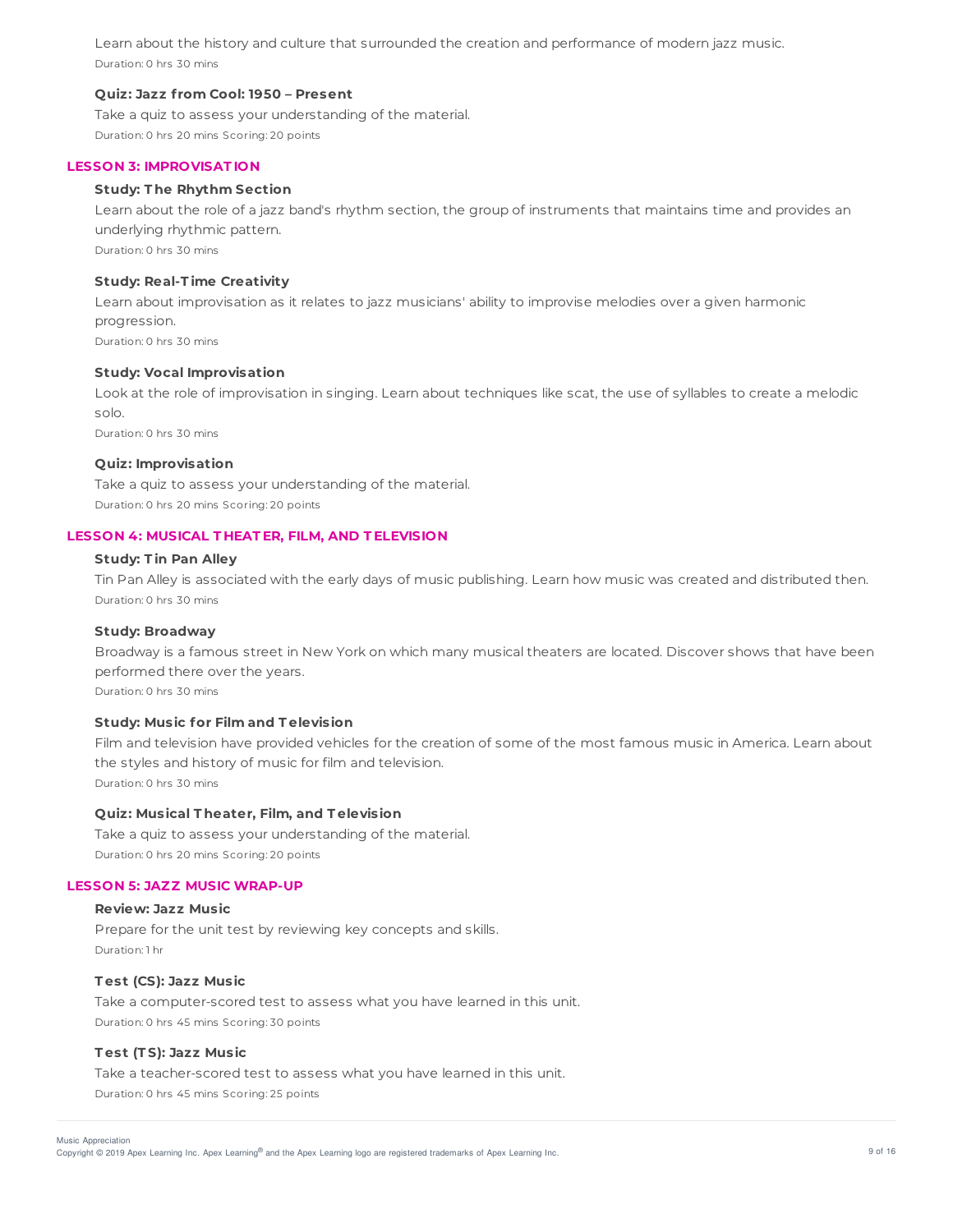# **UNIT 8: BLUES, GOSPEL, SOUL, AND MOTOWN MUSIC**

## **LESSON 1: T HE BLUES**

## **Study: Listening to Blues**

Delve into basic structural elements of the blues. Duration: 0 hrs 30 mins

## **Study: Important People in Blues Music**

Learn about some of the most important figures of blues music. Duration: 0 hrs 30 mins

## **Study: T he Relationship of Blues Music to History and Culture**

Read about the history and culture that surrounded the creation and performance of blues music. Duration: 0 hrs 30 mins

#### **Quiz: T he Blues**

Take a quiz to assess your understanding of the material. Duration: 0 hrs 20 mins Scoring: 20 points

### **LESSON 2: GOSPEL MUSIC**

#### **Study: Listening to Gospel**

Learn about gospel music by studying an overview of its history, styles, artists, and techniques. Duration: 0 hrs 30 mins

# **Study: Important People in Gospel Music**

Discover important figures of gospel music. Duration: 0 hrs 30 mins

#### **Study: T he Relationship of Gospel Music to History and Culture**

Learn about the history and culture that surrounded the creation and performance of gospel music. Duration: 0 hrs 30 mins

## **Quiz: Gospel Music**

Take a quiz to assess your understanding of the material. Duration: 0 hrs 20 mins Scoring: 20 points

## **LESSON 3: SOUL MUSIC**

## **Study: Listening to Soul**

Learn about the business, influences, and great artists of soul music. Duration: 0 hrs 30 mins

### **Study: Important People in Soul Music**

Learn about central figures in soul music. Duration: 0 hrs 30 mins

#### **Study: T he Relationship of Soul Music to History and Culture**

Learn about the history and culture that surrounded the creation and performance of soul music. Duration: 0 hrs 30 mins

## **Quiz: Soul Music**

Take a quiz to assess your understanding of the material. Duration: 0 hrs 20 mins Scoring: 20 points

## **LESSON 4: MOT OWN**

## **Study: Motown Listening**

Discover the origins and roots of Motown. Duration: 0 hrs 30 mins

#### **Study: Important People in Motown Music**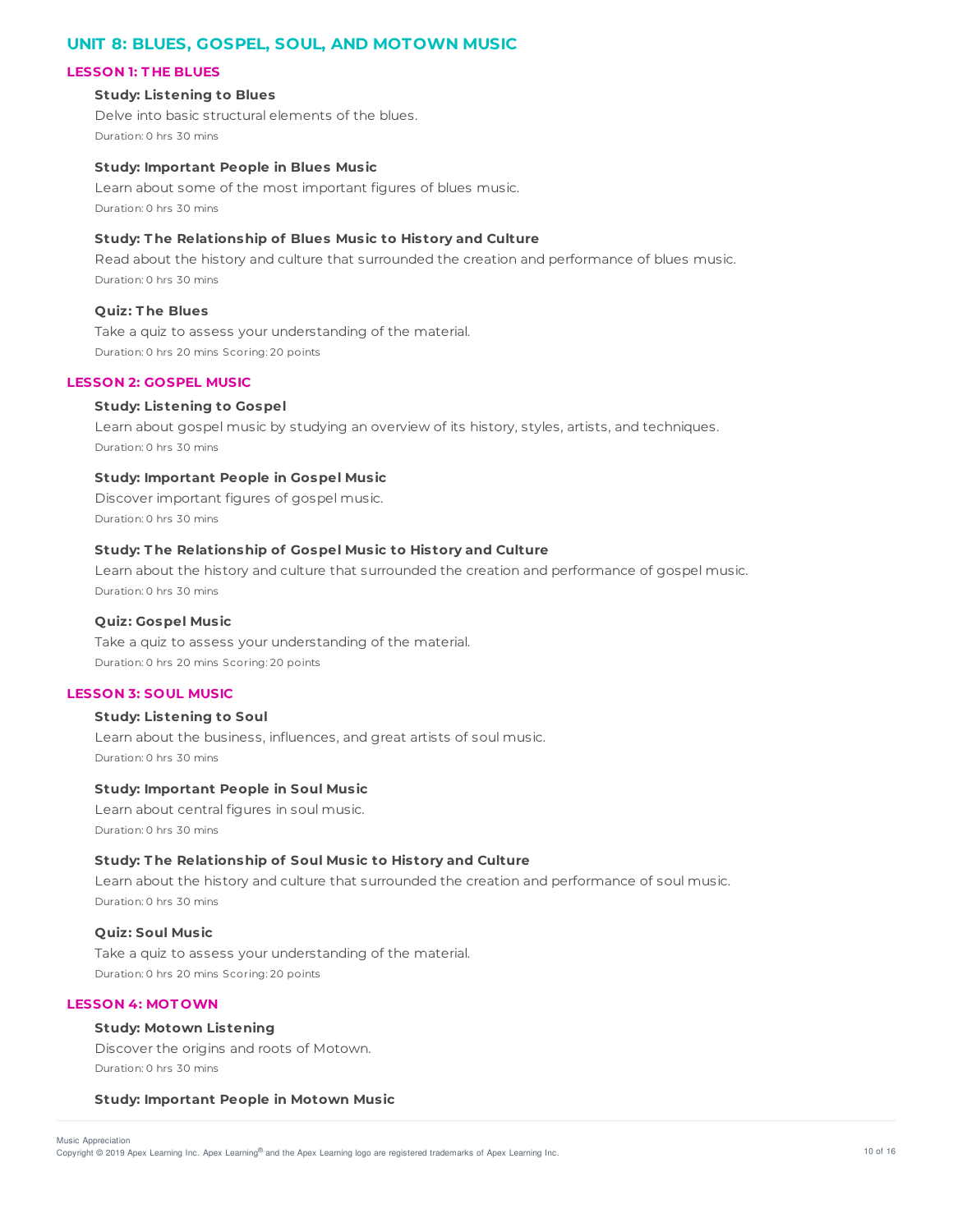Learn about important figures of Motown. Duration: 0 hrs 30 mins

## **Study: T he Relationship of Motown to History and Culture**

Learn about the history and culture that surrounded the creation and performance of Motown music. Duration: 0 hrs 30 mins

### **Quiz: Motown**

Take a quiz to assess your understanding of the material. Duration: 0 hrs 20 mins Scoring: 20 points

### **LESSON 5: BLUES, GOSPEL, SOUL, AND MOT OWN MUSIC WRAP-UP**

## **Review: Blues, Gospel, Soul, and Motown Music Wrap-Up**

Prepare for the unit test by reviewing key concepts and skills. Duration: 1 hr

### **T est (CS): Blues, Gospel, Soul, and Motown Music Wrap-Up**

Take a computer-scored test to assess what you have learned in this unit. Duration: 0 hrs 45 mins Scoring: 30 points

## **T est (T S): Blues, Gospel, Soul, and Motown Music Wrap-Up**

Take a teacher-scored test to assess what you have learned in this unit. Duration: 0 hrs 45 mins Scoring: 25 points

# **UNIT 9: FOLK, BLUEGRASS, AND COUNTRY MUSIC**

## **LESSON 1: SHARED HERIT AGE**

## **Study: T he T ime T raveler**

Learn about Appalachia, Cecil Sharp, and the beginnings of folk, bluegrass, and country music. Duration: 0 hrs 30 mins

### **Study: Music Now and Long Ago**

Reflect on your music-listening habits and consider how technology affects musical choices. Duration: 0 hrs 30 mins

## **Study: T ools of the T rade**

Explore the instruments commonly used to play folk, bluegrass, and country music. Duration: 0 hrs 30 mins

## **Quiz: Shared Heritage**

Take a quiz to assess your understanding of the material. Duration: 0 hrs 20 mins Scoring: 20 points

## **LESSON 2: FOLK MUSIC**

## **Study: Listening to a Folk Song**

Learn about the structure of folk songs. Find out how folk music has been shaped by its informality. Duration: 0 hrs 30 mins

### **Study: T he History of Folk Music**

Study the rich history of folk music to gain an understanding of the geography and chronology of events that affected the development of music and music-making. Duration: 0 hrs 30 mins

### **Study: Folk Music and Society**

Learn about the role that folk music has played in society and politics. Duration: 0 hrs 30 mins

## **Quiz: Folk Music**

Take a quiz to assess your understanding of the material.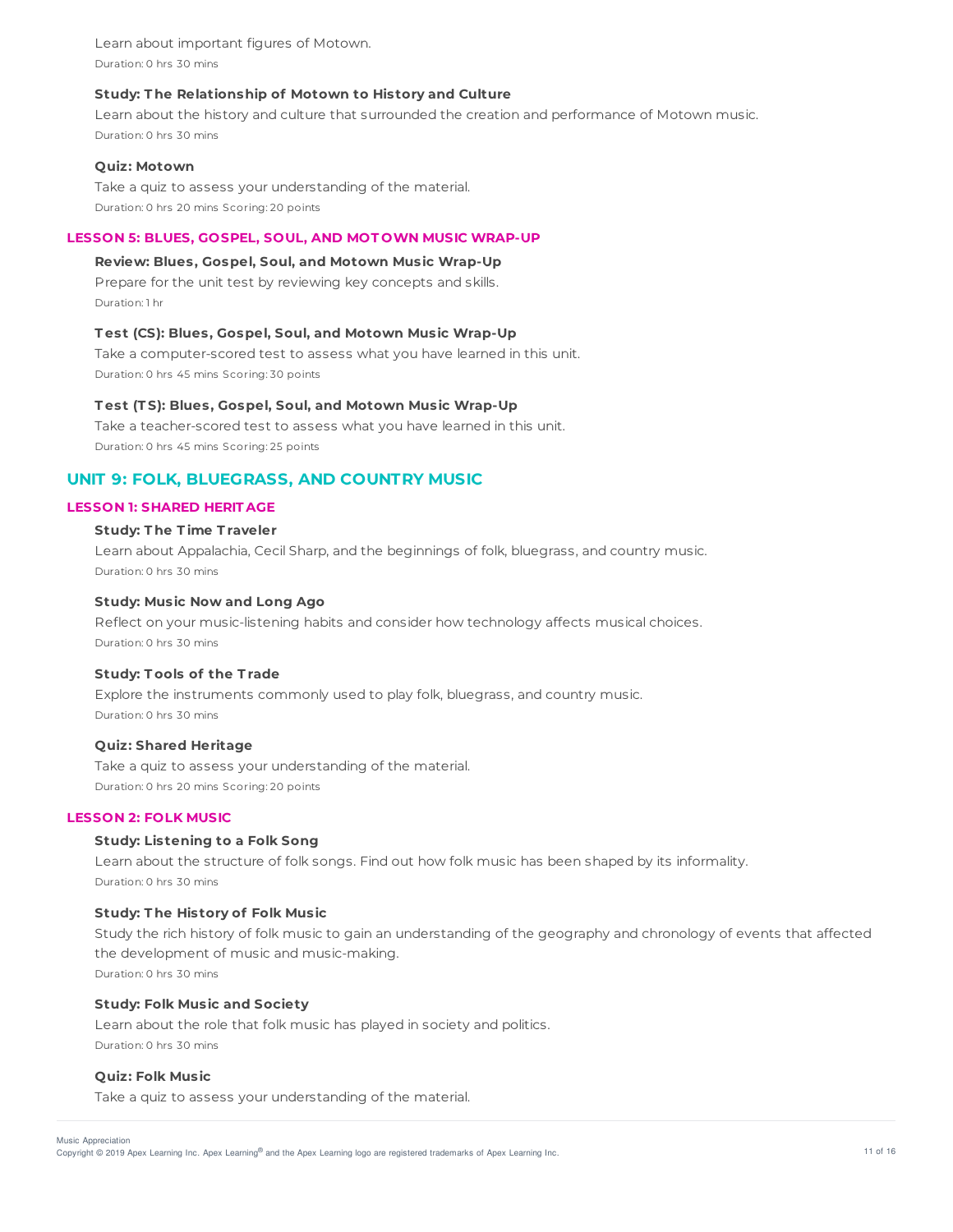#### **LESSON 3: BLUEGRASS MUSIC**

### **Study: Listening to Bluegrass**

Listen to some bluegrass music and learn about the instruments used to produce it. Duration: 0 hrs 30 mins

#### **Study: Bluegrass T imeline**

Study the rich timeline of bluegrass music to gain an understanding of the geography and chronology of events that affected the development of music and music-making. Duration: 0 hrs 30 mins

# **Study: Important Bluegrass Bands and Players**

Learn about important bluegrass musicians. Duration: 0 hrs 30 mins

#### **Quiz: Bluegrass Music**

Take a quiz to assess your understanding of the material. Duration: 0 hrs 20 mins Scoring: 20 points

## **LESSON 4: COUNT RY MUSIC**

## **Study: Listening to Country Music**

Discover the instruments and lyrics of country music. Duration: 0 hrs 30 mins

## **Study: Country Music T imeline**

Find out what happened when in the history of country music. Duration: 0 hrs 30 mins

## **Study: T he Relationship of Country Music to History and Culture**

Connect the dots between country music, its musicians, and their historical context. Duration: 0 hrs 30 mins

## **Quiz: Country Music**

Take a quiz to assess your understanding of the material. Duration: 0 hrs 20 mins Scoring: 20 points

#### **LESSON 5: FOLK, BLUEGRASS, AND COUNT RY WRAP-UP**

## **Review: Folk, Bluegrass, and Country Wrap-Up**

Prepare for the unit test by reviewing key concepts and skills. Duration: 1 hr

#### **T est (CS): Folk, Bluegrass, and Country**

Take a computer-scored test to assess what you have learned in this unit. Duration: 0 hrs 45 mins Scoring: 30 points

## **T est (T S): Folk, Bluegrass, and Country**

Take a teacher-scored test to assess what you have learned in this unit. Duration: 0 hrs 45 mins Scoring: 25 points

# **UNIT 10: ROCK-AND-ROLL MUSIC**

## **LESSON 1: ROCK AND ROLL**

### **Study: T he Beginning of Rock and Roll**

Delve into the origins and early years of rock and roll. Duration: 0 hrs 30 mins

## **Study: Rock-and-Roll T imeline**

Study the rich timeline of rock-and-roll music to gain an understanding of the geography and chronology of events that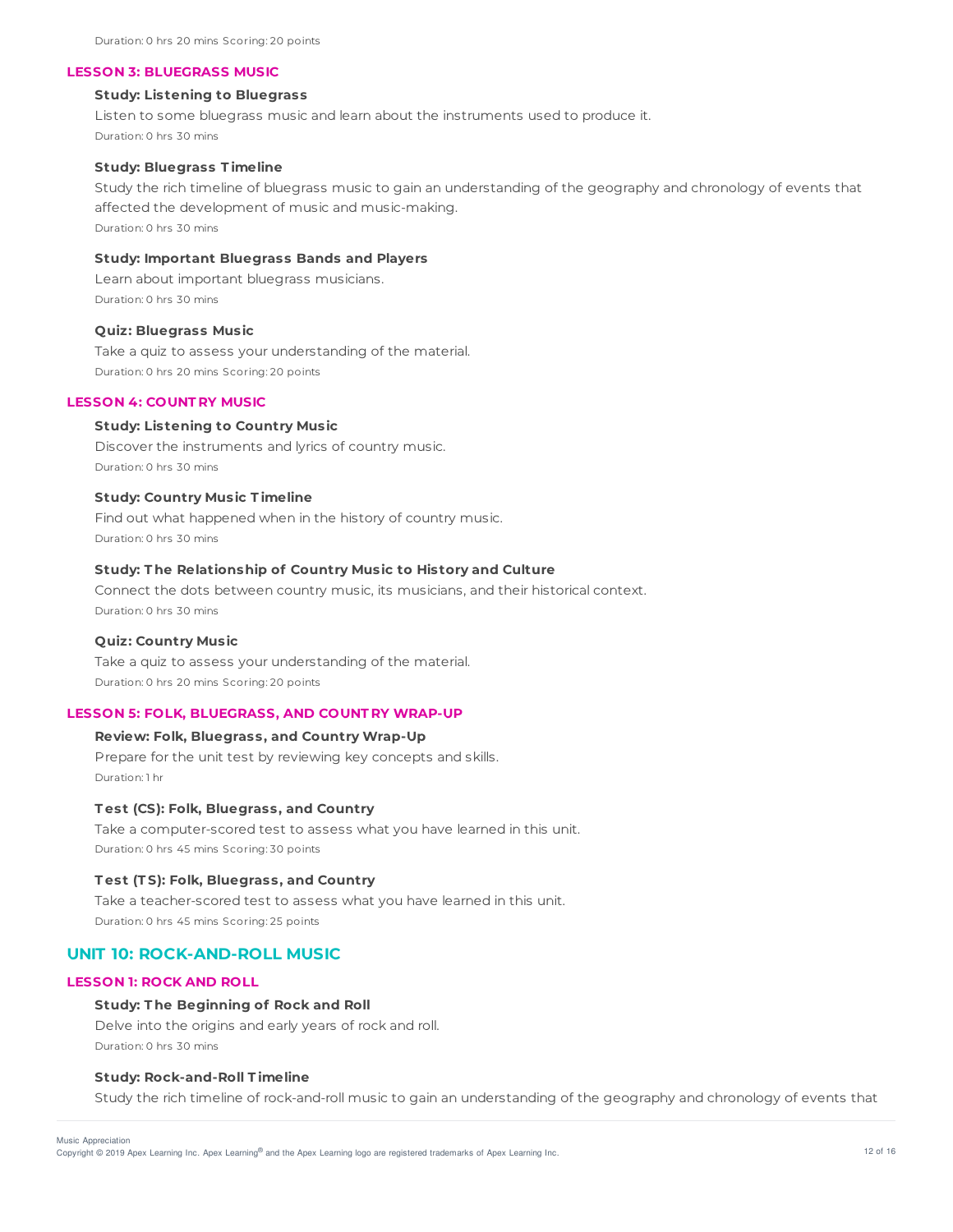affected its development. Duration: 0 hrs 30 mins

## **Study: T he Relationship of Rock Music to History and Culture**

Learn about the history and culture that surrounded the creation and performance of rock-and-roll music. Duration: 0 hrs 30 mins

### **Quiz: Rock-and-Roll Music**

Take a quiz to assess your understanding of the material. Duration: 0 hrs 20 mins Scoring: 20 points

## **LESSON 2: IMPORT ANT PEOPLE IN ROCK-AND-ROLL MUSIC**

## **Study: Chuck Berry**

Many of Chuck Berry's songs became hits for other bands and artists. Learn more about this pioneer of rock-and-roll music. Duration: 0 hrs 30 mins

### **Study: Elvis Presley**

The most successful rock-and-roll performer of all time was Elvis Presley. Learn about this legend's history and other endeavors.

Duration: 0 hrs 30 mins

## **Study: T he Beatles**

These four musicians from England took the United States by storm. Learn about their history and about how they influenced popular music. Duration: 0 hrs 30 mins

## **Quiz: Important People in Music**

Take a quiz to assess your understanding of the material. Duration: 0 hrs 20 mins Scoring: 20 points

# **LESSON 3: T HE EVOLUT ION OF ROCK AND ROLL**

# **Study: Rock in the '50s and '60s**

Find out more about the early decades of rock and roll. Duration: 0 hrs 30 mins

## **Study: Rock in the '70s and '80s**

Discover the changes that rock and roll underwent in the 1970s and 1980s. Duration: 0 hrs 30 mins

## **Study: Rock in the '90s and Beyond**

Become familiar with rock and roll from the 1990s through the beginning of the 21st century. Duration: 0 hrs 30 mins

### **Quiz: T he Evolution of Rock and Roll**

Take a quiz to assess your understanding of the material. Duration: 0 hrs 20 mins Scoring: 20 points

## **LESSON 4: PROMOT ING MUSIC**

## **Study: Who Was No. 1?**

Learn about the gradual influx of rock-and-roll music into the top spots on the popularity charts. When was Elvis at his peak? When did the Beatles have their first No. 1 hit? Duration: 0 hrs 30 mins

### **Study: T he Music Business**

Explore the publishing and protection of musical property. Duration: 0 hrs 30 mins

### **Study: Music and T elevision**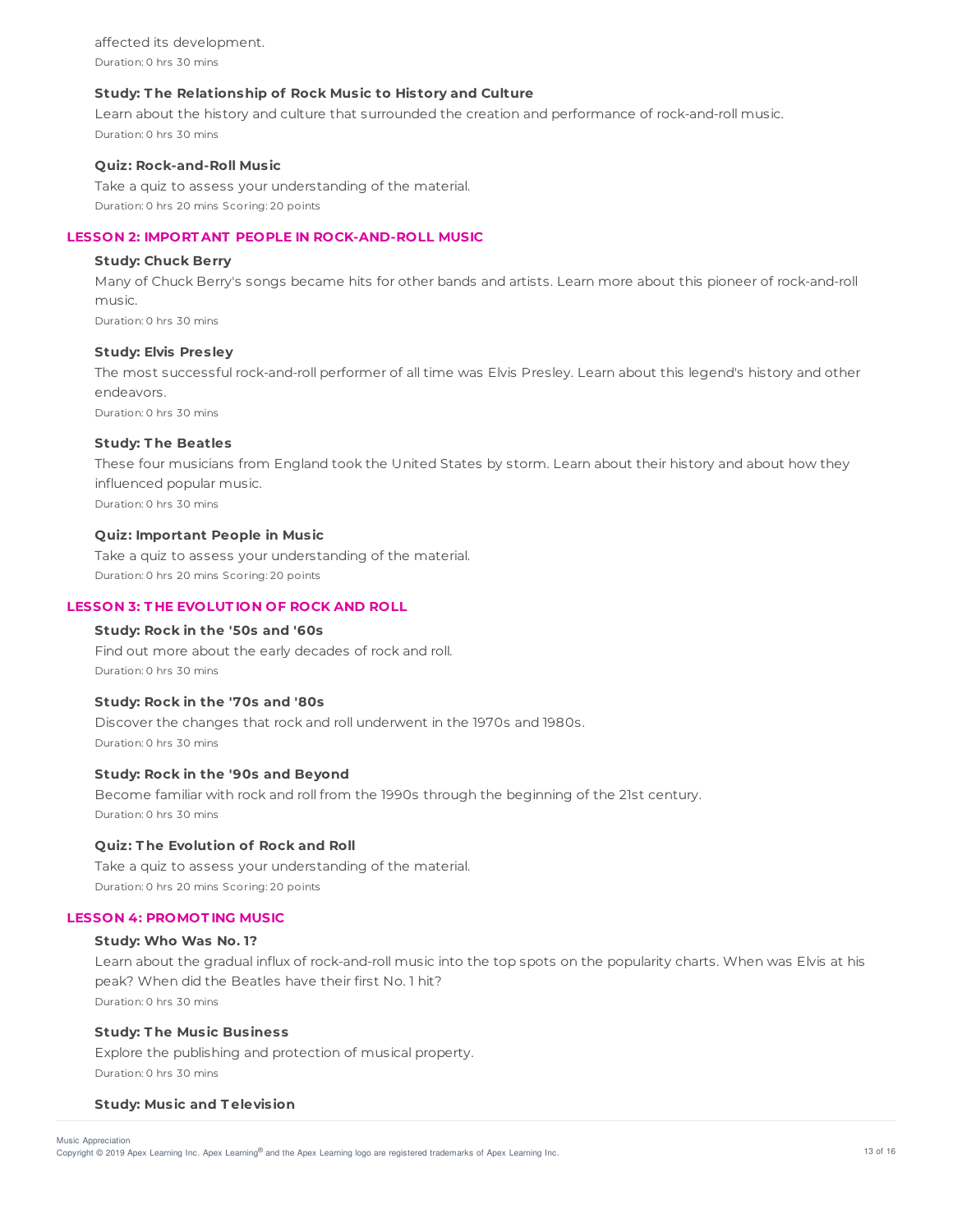In 1981, MTV began providing a vehicle through which consumers could watch video as they listened to their favorite music. Learn about the history of music on television. Duration: 0 hrs 30 mins

## **Quiz: Promoting Music**

Take a quiz to assess your understanding of the material. Duration: 0 hrs 20 mins Scoring: 20 points

### **LESSON 5: ROCK-AND-ROLL MUSIC WRAP-UP**

## **Review: Rock-and-Roll Music**

Prepare for the unit test by reviewing key concepts and skills. Duration: 1 hr

# **T est (CS): Rock-and-Roll Music**

Take a computer-scored test to assess what you have learned in this unit. Duration: 0 hrs 45 mins Scoring: 30 points

## **T est (T S): Rock-and-Roll Music**

Take a teacher-scored test to assess what you have learned in this unit. Duration: 0 hrs 45 mins Scoring: 25 points

# **UNIT 11: HIP-HOP MUSIC AND CULTURE**

# **LESSON 1: HIP-HOP MUSIC AND CULT URE**

## **Study: Listening to Hip-Hop**

Discover the basic concepts behind hip-hop music, culture, and art. Duration: 0 hrs 30 mins

## **Study: T he People of Hip-Hop**

Learn about some of the central figures in the development of hip-hop. Duration: 0 hrs 30 mins

## **Study: Musical Elements of Hip-Hop**

Learn how different instruments are used to create hip-hop music. Duration: 0 hrs 30 mins

## **Quiz: Hip-Hop Music and Culture**

Take a quiz to assess your understanding of the material. Duration: 0 hrs 20 mins Scoring: 20 points

### **LESSON 2: IMPORT ANT PEOPLE IN HIP-HOP**

## **Study: Grandmaster Flash**

Learn about the contributions of this hip-hop pioneer. Duration: 0 hrs 30 mins

### **Study: Russell Simmons**

Learn about Russell Simmons, his impact on the hip-hop lifestyle and how it extends well beyond the music itself. Duration: 0 hrs 30 mins

## **Study: Queen Latifah**

Queen Latifah is a recording artist, actor, and product spokeswoman. Follow her down her path to success. Duration: 0 hrs 30 mins

### **Quiz: Important People in Hip-Hop Music**

Take a quiz to assess your understanding of the material. Duration: 0 hrs 20 mins Scoring: 20 points

# **LESSON 3: OT HER ST YLES OF MUSIC**

**Study: Reggae**